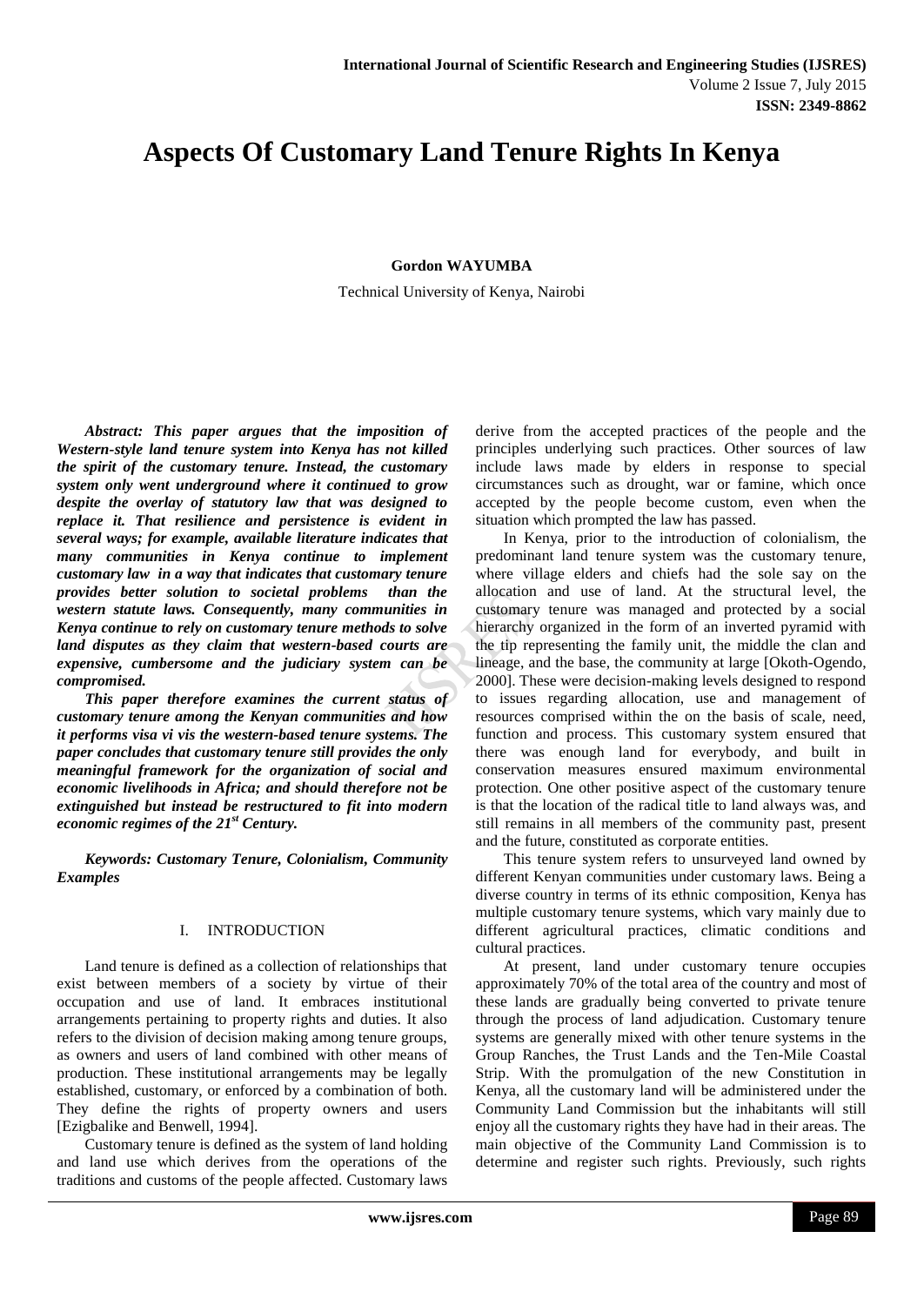have not been recognized in the laws of Kenya neither have they been registered.

## II. THE STATUS OF CUSTOMARY TENURE SYSTEM IN KENYA

This section reviews the status of customary tenure among various communities in Kenya. Majority of this information have been adopted from student research at the Technical University of Kenya, University of Nairobi and various sources in Kenya.

## A. PASTORALISTS TENURE SYSTEM

Nomadic pastoralism is a major land use in the arid and semi-arid rangelands all over the world. Pastoralists typically rely on animal husbandry for their economic survival. The arid environment in which the pastoralists find themselves is characterized by erratic rainfall distribution and varying climatic conditions under which plant growth is seasonal. The strategy of the pastoralists to provide year-round supply of food to their animals involves moving the livestock to pasture rather than bring fodder to the animals [Lengoiboboni, 2011].

In the dry seasons therefore, pastoralists move their livestock to the highlands or well-watered pastures and when the rains fall on the rangelands, they move back to take advantage of the new and more succulent pastures. This movement between rangelands and dry-season grazing areas allows the farmers to exploit ASAL resources in the different agro-ecological conditions at different times to make for the fluctuations in production. The movement also ensures a balanced maintenance of the ecosystems so that the pastures have time to rejuvenate and support the pastoralist's life-style for a long time. Pastoralists land tenure system is based on customary conditions where pastoralists hold their land in communal nature.

This communal property regime is important because it creates pastoralists right of access. It also provides a reliable framework for the pastoralists to exploit the available resources across various agro-climatic conditions and thereby reducing their level of vulnerability. Lengoiboni [2011] has referred to this tenure system as spatiotemporal in the sense that pastoralists own land across the ecosystem of movement and at different times in the year. The formalization of tenure in Kenya (through the implementation of the land adjudication programs) from the 1950s had the impact on the extensive seasonal migrations of the pastoralists because it endangered the traditional methods of access to local resources.

As pastoralists ignored the boundaries of private landholders in order to maintain their seasonal migration, and as land was continuously being surveyed, demarcated and allocated for private purpose under the formal land tenure systems, renegotiating temporary and flexible access right to resources became problematic and as a consequence, regional recurrent conflicts intensified.

The formalization of tenure in Kenya from the 1950s, through land adjudication and consolidation, had the impact on the extensive seasonal migrations of the pastoralists because it endangered the traditional methods of access to local resources. Surges in large-scale foreign investment in land, increased nature conservation activities, growth in tourism, forest depletion, oil and mineral extraction programmes all increase tensions between the different stakeholders; and it is the pastoralism who often lose out in these climate change inspired conflicts. While pastoralists are intrinsic climate change adaptors, they are weaker economically and legally. Unlike other land uses, pastoralism activities are not always assured by national land policy and administration frameworks. Private ownership is often given precedence over customary land tenures.

Despite policy and legislative movements, approaches for practical recording remain unclear: knowledge on how to record pastoralism tenures in a manner that ensures sustainable ecosystem conservation is almost non-existent. Whilst pastoralism has been widely studied and some routes recorded, many remain undocumented: only vague ideas exist of how pastoralists move. Moreover, the climate change induced shifts in migratory routes are also unknown. Conventional land administration tools are not equipped to capture of manage pastoralist tenures. The climate change adaptation offers an opportunity to develop methodologies for recording pastoralism. Currently, there is a general agreement that pastoralism has a major role in supporting sustainable ecological and economic systems. Moreover, the limitations of conventional private property approaches are clear as the National land Policies already reflect the changing ideology [MoL, 2007].

The challenge is to operationalize the new ideology. Many studies focus on understanding the status quo: pastoralism actors, related resources, and various interactions are studied. Others seek solutions. Clear acceptance of pastoralist tenures at all levels is an important ingredient in operationalisation: all successfully secured formal land tenures rely on clear descriptive and spatial identification. Fit-for-purpose adjudication, mapping, and recording processes deliver this point of authority to communities, governments, and NGOs. Understanding the spatial and temporal aspects of migratory routes will assist in developing this authority. Conventional land administration tools are not well equipped to capture the pastoralist tenures. This paper therefore observes that documentation of pastoralism is one of the projects that should be undertaken to support the operationalisation of the tenure system in a more satisfactory manner.

## B. THE WAKF COMMISSION LAND

Under the Wakf Commission Act Cap 109, are established Wakfs, which are religious charitable or benevolent endowments or dedication of any property in accordance with the Muslim Law. The Act legislates rules and regulations for the administration of all Wakfs which are often made in respect of land (for charity), and can be limited to vest in charity after the death of the whole family. The Wakfs can be made for the benefit of an individual, a family or community for rights and ceremonies for the soul of deceased founder member.

These tenures can also be made for religious, charitable or benevolent purposes including maintenance of cemeteries, or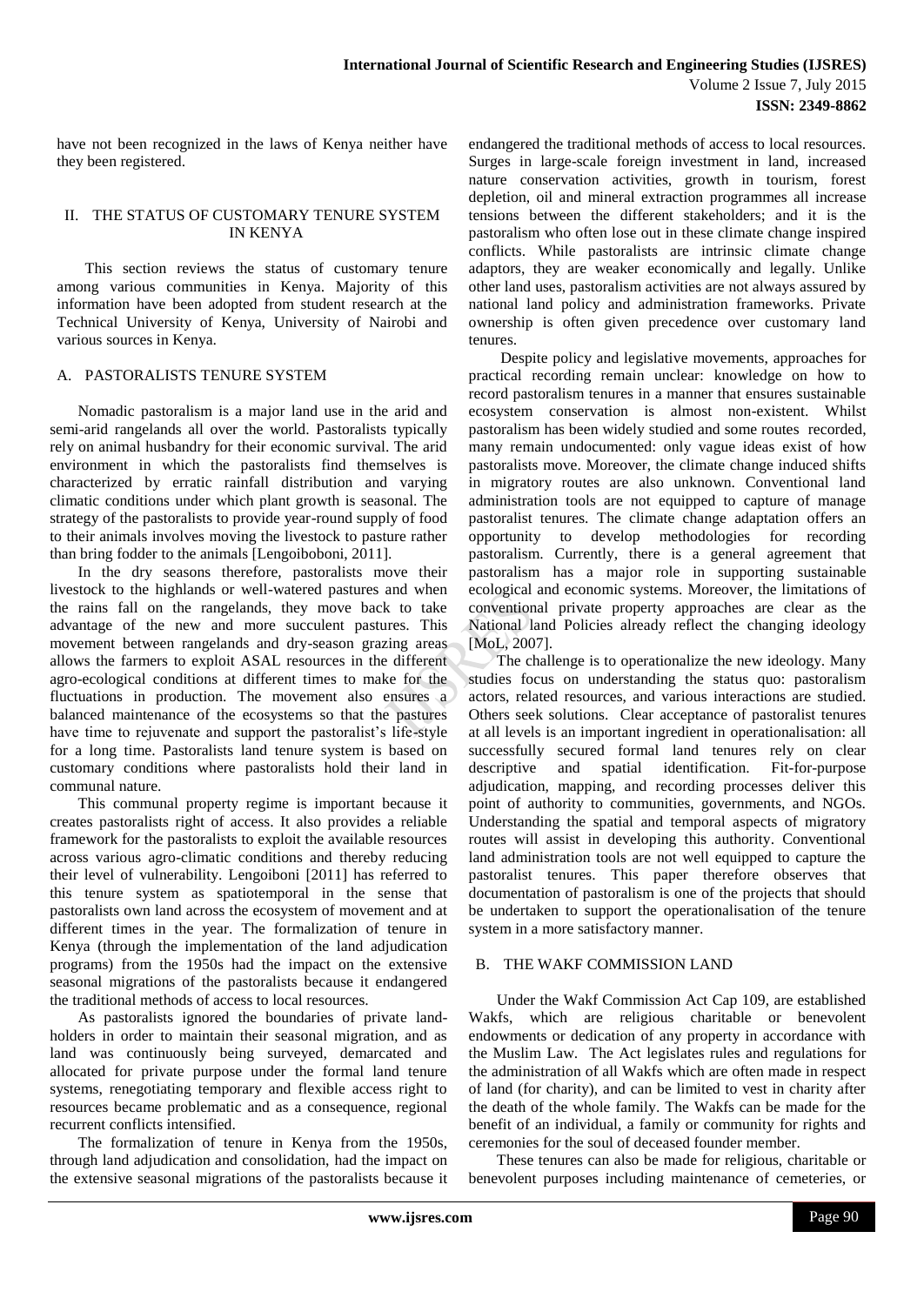any other purposes recognized under the Muslim Law. All Wakfs must be registered with the Wakf Commission, and one must obtain the consent of the Wakf Commission for sale or lease of Wakf land for a period beyond one year. Wakfs are exceptions to conditions of transfer of land and to acquisition under prescription or adverse possession. Trust Lands Act does not prejudice or affect the operations of the Wakf Commission Act [Wayumba, 2004]. The Wakf Commissions are found mainly along the Ten-Mile Coastal strip where Muslim culture and religion is dominant.

## C. THE HISTORICAL SWAHILI TOWNS TENURE **SYSTEM**

Historical Swahili towns are ancient urban settlements found on the East Coast of Africa between Somalia and Mozambique. These towns contain some of the most valuable architectural and archaeological heritage, which deserve to be documented for posterity and scientific research. These towns are rich in customary tenure systems which are unique to the coastal towns of Eastern Africa.

The historical Swahili towns were constructed with narrow winding lanes, tall closely clustered buildings and on sloppy ground. The narrow streets were constructed with orientation in the East West direction to allow for free flow of cool ocean breeze and sunlight into the whole town. The streets also provided security from any invaders as different portions of the streets could be blocked to disorient the enemy. The tall, closely clustered buildings provided shadows along the streets for the comfort of the citizens as they walked along the paved stone-ways, while the sloppy landscape allowed for free-flow of water into the oceans, thus draining the towns of rain and domestic water.

The thick coral walls (generally 60cm thick) are porous and act as heat filters between the outside environment and the inside rooms of the Swahili houses; and this arrangement ensures that the rooms are kept cool even when the outside temperatures are high. Water supply to the houses was strategically located in the inner court-yard for ease of access during day and night and even during emergency when it was no possible to venture outside the houses.

The thick walls also provided strong foundation for future extensions to the Swahili houses during the marriage of the oldest daughter. According to the Swahili culture, the firstborn daughter inherited the family house from the father and these necessitated extensions to the houses to accommodate the new couple [Yassim, 2003]. The oldest daughter is usually married to one of the sons of the father's brothers in order to maintain the family's ownership of the family house and the palm trees. This arranged marriage of relatives contrasts significantly with the other local communities where it is strictly forbidden. The inheritance of the houses ensured that the women had a permanent shelter for her and the children in a society where divorce was rampant.

In cases of divorce, it was the man who was expected to move out leaving the children and the wife behind. In the Swahili towns, there was no room for horizontal development as land is scarce and this necessitated the construction of highrise buildings and continuous addition of extra vertical floors

where never the situation demanded. This was common land tenure in the historical towns which resulted in the proliferation of tall closely clustered buildings.

In the old days, Swahili houses were constructed at the same height to provide uninterrupted view of town at night for security purposes and it is only recently that uncontrolled extensions have sprung up in the towns. The Swahili people believed that the construction of houses and tombs in the North-South direction and with their main axis oriented towards Mecca was pure and religiously fulfilling [Yassim, 2003]. In recent past the craze for dish television and radio has hit the towns and the skyline-view is badly affected by these new contraptions. The traditional Taarab music is also being replaced by Western music and the traditional Swahili culture is disappearing fast.

The foot bridges (*wikios*) found in Lamu old Town and Zanzibar, are unique and innovative Swahili architectural features which allowed members of the family (particularly women) the opportunity to move from house to house without coming down onto the streets. The interior courtyards (*viwanda*) were the only source of light for the houses as the buildings were annexed-back-back and side-to-side and occupied the whole part. There were no windows opening onto the main streets, except in the facades facing the courtyard, as this was felt that it would compromise privacy in a society where were kept in seclusion (*Purda*). These *Wikios* were particularly useful during the war situation when the inhabitants could not come down onto the streets due to enemy occupation. At such times, they depended on communication through the *Wikios* and food reserves kept in the houses and water supply in the inner court-yards.

## CONSTRUCTION MATERIALS

One of the most unique innovations in the historical Swahili towns was the use of local materials for construction. As stated before, walls were made of coral stone laid in lime mortar and finished with coral lime plaster. The use of coral ensured efficient heat control in the houses as discussed above and provided a good protection to the towns against coastal erosion as coral continues to grow when exposed to sea water. This is due to the fact that coral stone is made of the living coral organisms in the ocean and when the two come into contact, the coastal-bank-protection interacts with the living coral from the sea water and continues to grow and refortify the coast line. This is one of the innovative indigenous knowledge developed by the Swahili people in environmental protection. This technology has been maintained in Lamu to the present day as the use of any alternative material such as cement would result in coastal accretion with possible environmental disasters.

Mangrove poles were used as construction timber, either in round section (*Boriti*) or square section (*Banaa*) for floor joints and roof rafters. This restricted the width of Swahili house to a width of 2.4m [Abungu, 1998] and it is only recently that modern development in building technology increased the width of these houses to 10m. These mangrove poles could last for 100 years and have been exported for construction in the entire Indian Ocean region.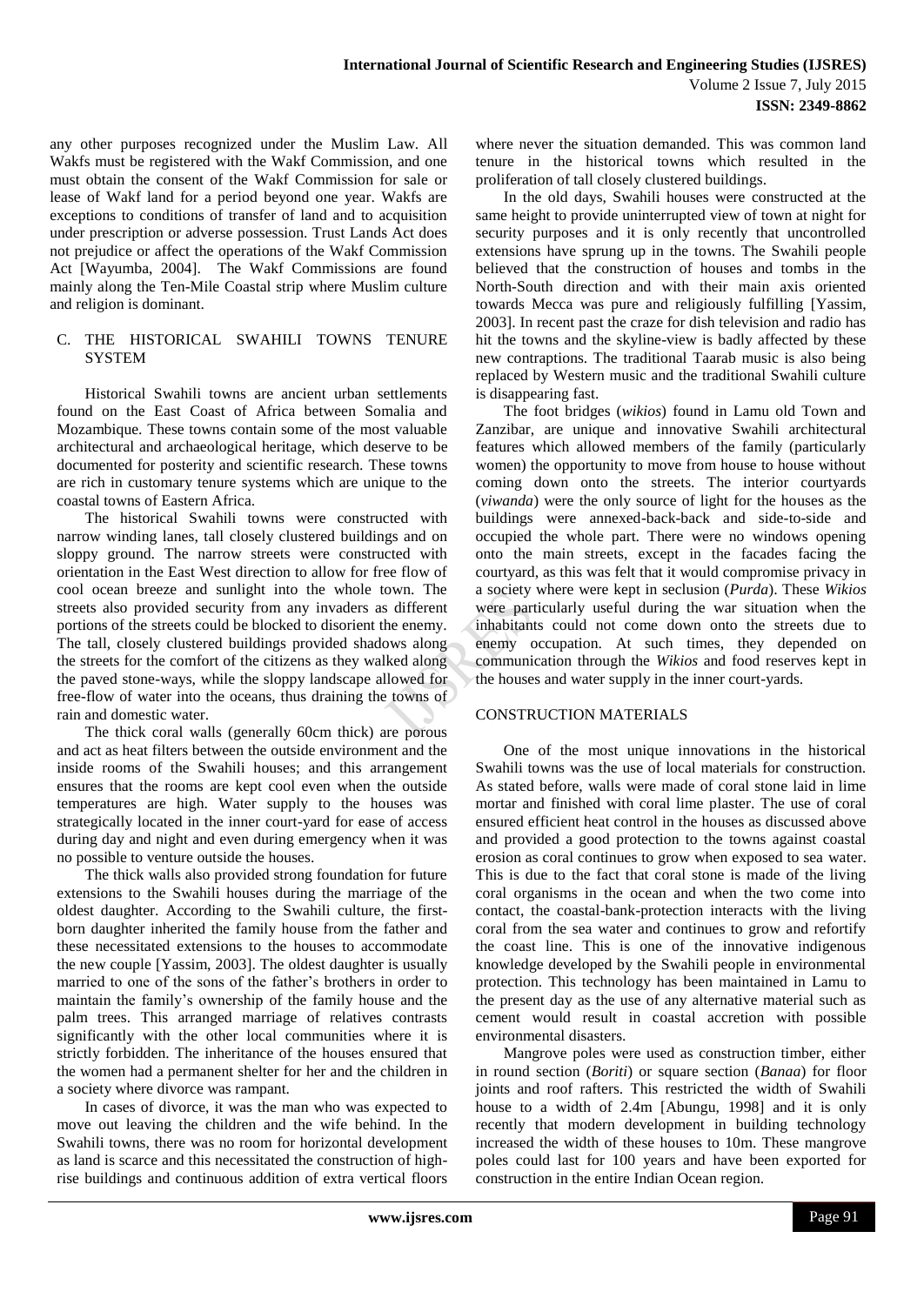Because Swahili people never used Iron or mental for construction, most of the towns have been preserved for hundreds of years, however recent introduction of cement and iron in the constructions in the historical Swahili towns is a major source of concern as increased rusting is already quite evident on most roofs in the towns. Apart from being used as roof construction, mangroves protected the ocean beach-line from sea erosion, acted as a wind-break during such disasters such as the Tsunami and cyclones and provided a safe breeding ground for various ocean flora and fauna. It is commendable that most Governments in the region have banned the excessive harvesting of mangroves in order to maintain the coastline protection and the breeding habitat of various ocean flora and fauna.

Roofs were predominantly covered with palm leaves (*Makuti)* and the kitchen was the topmost room in the house. There was always an appreciable gap between the pitched Makuti roofs and the kitchen which additionally doubled up as a sleeping room during the hot season. This arrangement ensured efficient circulation of the cool ocean breeze throughout the building and protection from the direct sun by the Makuti. At present, iron sheets are increasingly being used in roof construction in the Swahili towns without due consideration for the potential danger of environmental degradation through rusting and acid rain pollution. This indigenous innovation is being destroyed by demand for modernity and industrial development.

The narrow winding streets commonly found in the historical Swahili towns acted as funnels for free flow of ocean breeze and light. In Lamu the lanes are so narrow that it has not been possible to introduce motorized traffic in the town. This, together with its location on an Island has greatly contributed towards the preservation of the town and its buildings. Similar historical towns in other parts of the world have been destroyed by acid pollution from the vehicle fumes. Except for Lamu, streets in other historical Swahili towns such as Mombasa, Malindi, Kilifi etc, have been expanded to accommodate motorized vehicular traffic, and the state of their environment have changed.

## DISPOSAL OF WASTE MATERIALS

The provision of efficient waste disposal facilities such as cesspits and soak-pits was a creative design by the ancient Swahili Architects. Cesspits are large constructions extending downwards  $(20 - 30m)$  in depth, along the outside walls of the Swahili houses, and running the full length of the house from top-to-bottom. Cesspits were constructed with coral stones and bricks laid in plasters with mixed lime, which provided water proofing and flexibility against cracks. These structures acted as dry pit latrines, where the solid waste was deposited progressively from the bottom of the pit and the sewage water was channeled into another chambers dug at the base of the cesspits. When filled up, the solid waste would be dug out and transported away for safe disposal. Domestic water from the Swahili houses was channeled into the soak-pits and allowed to drain off into the ocean through open drainage systems commonly found in historical Swahili towns. Water for domestic use was provided through deep wells dug

strategically at the corners of the houses or within the open courtyard.

The use of these traditional cesspits and drainage channels ensured that the Swahili towns were constantly drained of domestic and rainwater, hence maintaining a clean public health of the towns. These facilities are the main sources for waste disposal of most historical Swahili towns up to the present. In Lamu, there are no modern sewage system and cesspits are the only means of waste disposal for the entire population. In the more developed historical Swahili towns such as Mombasa, Kilifi and Malindi, modern sewage systems have been constructed.

However this requires expansion and destruction of the narrow lanes in order to accommodate the sewer lines and manholes. This unfortunately ends up destroying the very old towns for which there is a lot of international interest in preserving. In Lamu, the water pipes and power lines have been connected to the outside walls as it is not possible to expand and/or dig the streets for underground cabling. While this has provided clean water from the sand dunes and electricity to the community, the facilities have interfered with the beauty of the walls. Additionally, the coral walls are yielding to the wait of the pipes and power lines. The skyline in these towns is now badly affected by new television discs, TV masts and high Radio antennas.

# LOCATION OF THE TOWNS

The strategic location of the towns on the trade-routes to the interior of Africa ensured their survival as they became an important contact point between the local inland communities and the sea merchants. For example, the position of Lamu, Kipini and the Archipelago ensured a continuous flow of good from the Tana rivers basin. Mombasa became an important contact for ivory from inside Kenya, while Zanzibar and Bagamayo, and were the main markets of slaves from Central Africa through Tanzania. Further down in Mozambique, Kilwa and Sofala were the main coasted markets for gold, slaves, diamond and other gods from Southern Africa region. The fertile soils and abundant East Africa Rainfall sustained the large population in these towns. According to Abungu (1998), the 300 city-states flourished which flourished during this period depended on agricultural produce and the Indian Ocean trade for their survival. By the  $16<sup>th</sup>$  century A.D, Swahili towns grew and prospered stead lily, becoming a powerful mercantile area as the Mediterranean region. From Mogadishu to Mozambique, a line of Swahili principalities studded the East Africa Coast like a row of pearls.

## THE MATERIAL CULTURE

Apart from the characteristics of historical Swahili towns discussed above, some of the unique features of the Swahili towns include, carved doors and windows, Muslim religion, and Taarab Music. This material culture has greatly contributed towards the preservation of these towns and their buildings and as a source of income from tourism.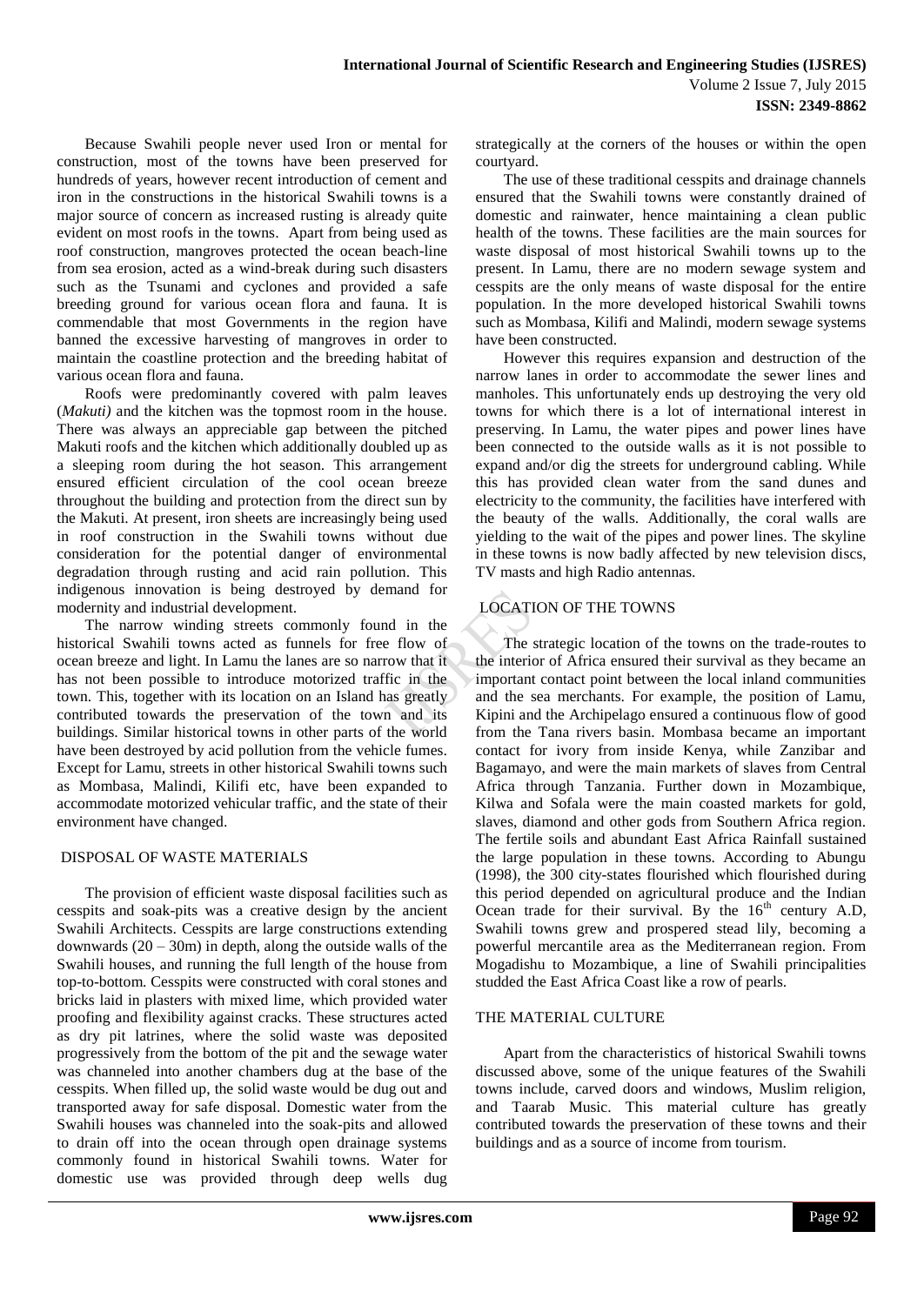## D. THE MAASAI CUSTOMARY SYSTEMS

Traditionally, the Maasai community consists of special sociological clans (the *ol osho*), which can be grouped as follows; the Kaputiei, Matapato, Purko, Kisonko, Ildamat, Dalalekutuk, Keekonyokie, Loodokilani, Loita, Siria, Uasinkishu, and Moitanik. Together, these sections comprise the Maasai pastoral group in East Africa [Rutten, 1992: 20]

Every clan had its own specific geographical location in Maasailand and formed the basis, as well as the ultimate unit of land ownership and resource utilization. The senior members in every clan formed the governing body and land at the clan level was communally owned. Members of each clan enjoyed equal rights of access to all resources including land. The only restrictions on land-use were those due to seasonal grazing (wet season and dry season grazing). No outsider was allowed to claim any land within the clan areas except with the permission of the elders and only for a temporary use. Land was also regarded as a community resource and that only small portions of land parcel could be owned by families. The Maasai people, being nomads, had two types of lifestyles. The permanent homes where children, women and the elderly people stayed; and the semi-permanent home where the young men (*the ilmurran*) would migrate with cattle, sheep, goats and donkeys in search of fresh green pastures [Nyamweru, 1998].

The concept of family land ownership among the Maasai is known as *ormarei.* Families were often allocated portions of land for settlement. The choice for settlement area had to meet certain conditions such as; security and ease of access to main resources such as firewood and water amongst others. After a family has chosen an area, it was further subdivided into individual land units. During subdivision, a special consultative meeting was convened to determine those who had a right to own land and these included; 'proper' families (father and mother present), widows with children (*enkoliai*) and unmarried ladies who were passed marriage age.

The boundaries to these parcels of land were defined by physical features such as; rivers, trees, foot paths and gullies (*enong'oto*). The use right on these pieces of land rested sorely on the owner. An important parcel of land was curved by every individual for special use called *'olokerri'*. This was an area where calves, sick animals or any other animal deemed by the land owner to graze.

This area was out of bounds to any other external user and if any other family member infringed on this piece of land, the owner would have no option but to report the person to a disciplinary board. This comprised of the neighbors and family elders. If the culprit disregarded the family warnings, the area chief was brought into the matter with others in the Maasai leadership structure (*nkasisin*). This was in rare cases. Another important aspect was that if another family wanted to settle in that area, they first had to seek the permission of the already existing family. This helped in reducing land conflicts among the Maasai people.

Apart from the individual land unit, the Maasai operated on community land *(olosho)*. Community land ownership was in areas widely inhabited by humans mostly because of security, wildlife inhabitation, thieves and thickly forested

areas. These were areas of communal rights where everyone had a right to graze their animals. The main common points were the watering areas (*osilanka*) and the salt licks (*emboliei*). These areas sometimes caused conflicts because of the ever increasing number of livestock but they were always resolved through community leadership and participatory mediation.

It is worth noting that the Maasai as a community have lost a lot of land to both the white settlers and the post independence governments in Kenya. For example, at the end of the 19th Century and before the arrival of the British and the Germans in East Africa, the Maasai occupied an area located between latitude One degree North and six degrees South and at some places, over 200km wide and the total area of land occupied ranged between 116,000km sq and 207,000km sq. After the arrival of the British, the Maasai were moved from their best grazing areas and restricted into two reserves totaling some 23,620km sq. by the treaty of 1904 [Rutten, 1992: 6].

In 1911 and 1912, majority of the northern Maasai were regrouped in an enlarged southern reserve comprising an area of approximately 37,800 km sq. According to Rutten [1992] of the 31,000 km sq of European settled land, 18,000 km sq was derived from the Maasai grazing grounds. Further losses of grazing pastures due to creation of the National Parks in Maasailand, resulted in the formation of group ranches as a means of protecting the land rights of the community. This situation was ameliorated after Second World War reforms in which the government initiated group ranches in the ASAL.

The first group ranches were established at Konza in 1949 as experimental grazing schemes under the African Land Development Programme (ALDEV) [Rutten, 1992: 206]. The main reasons for establishing the ranches were: (i) to demonstrate to the Africans the results of good grazing management in improving the carrying capacity of land and cattle production; (ii) to demonstrate improvement in stock through selective breeding; and (iii) to conduct experiments in pasture improvement

These grazing schemes were discontinued in 1961 due to severe drought and heavy stock losses. Apart from the grazing schemes, there were also established individual ranches by various Maasai elites, and by 1963, 24 individual ranches located in all parts of Kajiado District. Lawrance Mission [GOK, 1966] recommended the discontinuation of individual ranches and instead pushed for the re-establishment of the group ranches under the Land (Group Representatives) Act, Cap 287 of 1968. Consequently, 52 group ranches were incorporated in Kenya covering an area of 7 million hectares [Kidemi, 2000]. The ranches are distributed in 13 districts covering; Narok, Kajiado, Samburu, Laikipia, Transmara, Baringo, West-Pokot, Kilifi and Kwale just to mention a few.

Despite being in operation for the last four decades, the group ranches concept has been considered as a failure because the initial objectives were not achieved and their operation jeopardized the ecology and the socio-economic welfare of the local communities [Mwangi, 2007]. Various group ranch committees therefore opted to subdivide the ranches so that each share holder may acquire an individual title deed. The first subdivision programmes started in earnest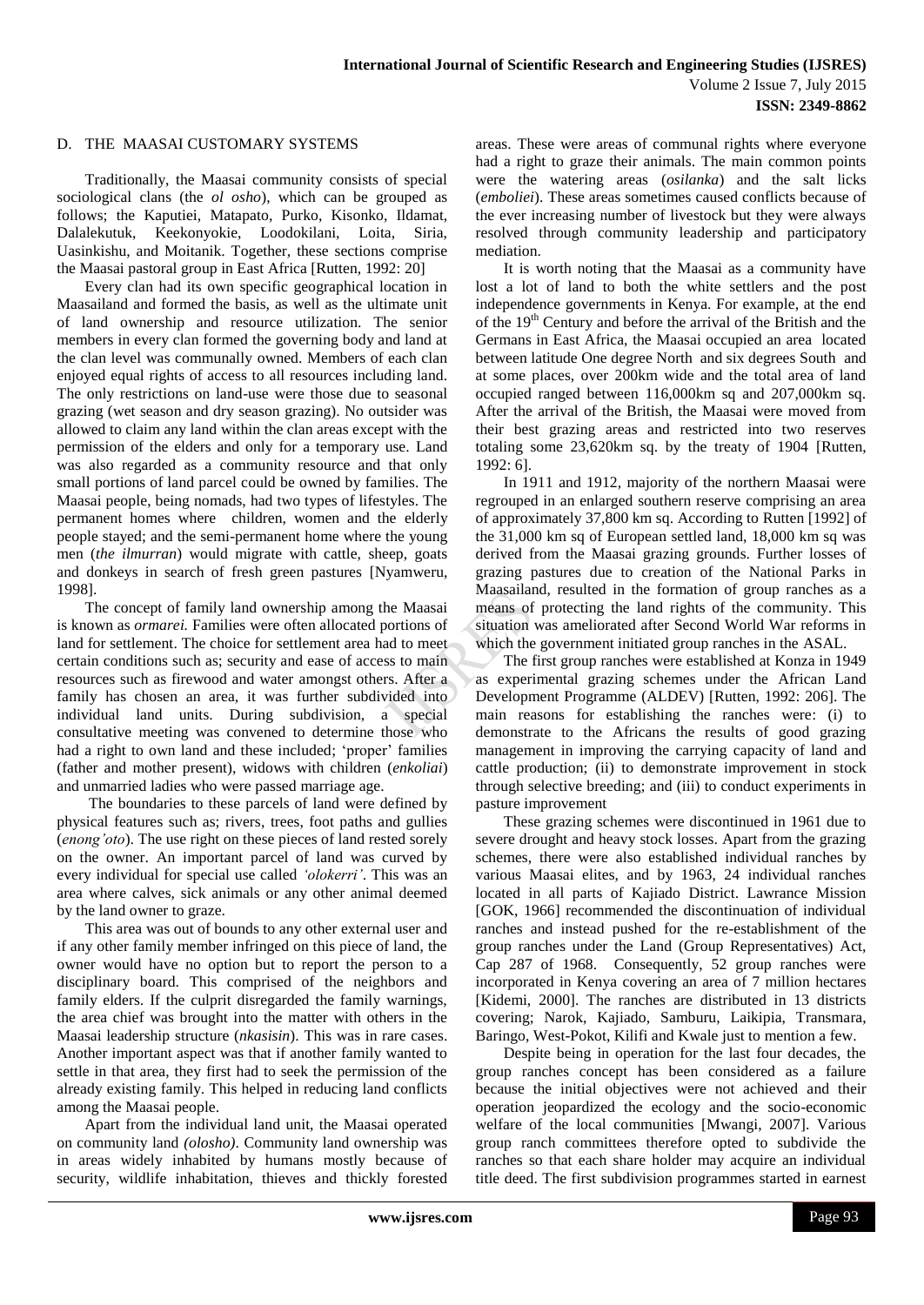in Kajiado District in the mid 1970s and by 1985, 22 group ranches in the district had resolved to subdivide their land.

Available records at the Ministry of Lands [Mwenda, 2001] and Njuki[ 2001] indicate that by the end of 2006, out of the original 52 ranches that had been incorporated, 32 have been complexly subdivided, 15 are in the process (seven of which are under litigation in court due to disputes) while five have not been subdivided. Nyamweru [1998] has provided a comprehensive summary of the main reasons for the subdivision of group ranches.

## E. THE POKOT CUSTOMARY TENURE

The Pokot are Nilo-Hamitic community who live in North Western Kenya and occupy two Districts, West and East Pokot. Among the Pokot community in Kenya, land is generally held communally under the Trust Land System, where the local County Council is responsible for land on behalf of the community. In the medium to high potential areas, there are individual tenure. Boundaries of individual land are clearly demarcated and ownership recorded in a location land book. The location land-book contains the names of the land owner, description of the boundary marks, the names of the existing land committee including the village chief and the list of all witnesses who were present during the boundary demarcation [Rionokal, 2011]. The record of the land Book is held by the location land committee at the administrative location. The ownership of any land holding is defined by the village elders with regard to the length of use or purchase transactions.

The boundaries of the land-holdings are defined with natural features like rivers, gullies or ridges, and where natural features do not exist, boundaries are marked by stones, planted hedges or cutting in trees. According to the customary laws of the Pokot, it is an offence to interfere with the boundary marks and any disputes concerning boundaries or ownership are arbitrated by a council of elders. If the council do not reach an agreement in the dispute resolution, the matter is referred to the divisional tribunal or further to the District tribunal until the matter is resolved. The problem with this informal adjudication system is that the records are not deposited in the government land registries. Consequently, it is difficult to resolve disputes without going back to the land. However, this is an important entry point for the Land Adjudication officers as the process of adjudication and demarcation are already finalized, and they only need to bring it up to the register. The unfortunate thing however, is that the Adjudication officers usually carry fresh adjudication with out-dated aerial photographs, and in many cases, end up creating disputes where there should be none [Rionokal, 2011].

The Pokot ethnic community is subdivided into two main group; the people of grain or the agricultural group, commonly referred to as the *pi-pa-pagh;* who live in the hills and along the rivers where they practice sedentary agriculture. The other group is the Livestock people the *pi-pa-tich* who live in the lowlands (the grass plains) where they practice a nomadic lifestyle [Rionokal, 2011]. The agricultural Pokot hold communal agricultural fields both in the valley and on the hills as a means of spreading the risks associated with crop loses.

The agricultural Pokot also keep a few livestock for milk, meat and hides.

The Pi-pa-tich group mainly keeps livestock and practice pastoralism on the plains. The pastoralist Pokot usually travel between Kenya and Uganda in search of pasture; and many of them have established two families on either side of the border, i.e. a typical Pokot pastoralist has a family in Kenya and one in Uganda. This way, the community is able to take advantage of facilities available in the two countries without necessarily registering as citizens. It is also observed that most pastoralist communities in East Africa move across the international boundaries between the different countries without migration papers since as they do not recognize such boundaries.

#### F. CUSTOMARY TENURE AMONG THE TIGANIA OF **MERU**

In Tigania (a clan of Meru tribe in Kenya) land belong to the community in the past and not a sole indivividual, the community owned land for the members use, in either pastoral or cultivation. Protection of the land was a collective responsibility which was guided by the constitution drawn by legendary KAURA WABA ICHUA. The community had a council of elders (Njuri Ncheke) which acted as Supreme Court. This court upheld the community rights and individual rights judging any case with fairness and transparency .Within the community there were smaller clan units (the Mweriga) and family units (the Muchii) and from this to the individual member with his wife and children. Therefore land belonged to the clan, the family, and lastly the individual.

Individuals inherited land from the ancestors land (mburao) and on this, one could refer to the ancestors who settled there before. In case of a dispute, the kinsmen support would be sought to resolve the dispute. In case the disputing parties were not satisfied by the laid down guidance of the community, then the Njuri Ncheke would authorize the administration of the Nthenge Oath or Kithiri Oath. These final decisions were given by the Njuri Ncheke which was regarded as local Supreme Court by everybody. At times, a minor oath such as the Gichioro which does not involve the Njuri Ncheke elders was administered for minor offences. This is because everybody in the community feared the repercussion of the Nthenge Oath and Kithiri Oath, as the entire clan, related to the disputant by blood, would suffer the consequences of the effects of the oath such as curses.

Such consequences ranged from; barrenness in women, impotence among men, many misfortunes for the clan of the disputant. Additionally, girls from such clans would not be married would not be married due to the fear of curses that may befall all other clam members. Therefore, traditional land dispute mechanism among the Tigania were treated with a lot of fear because one might put the entire clan (Mwirega) into problem if the process of administering oath was not carried out in transparent and consultative manner among the council of elder.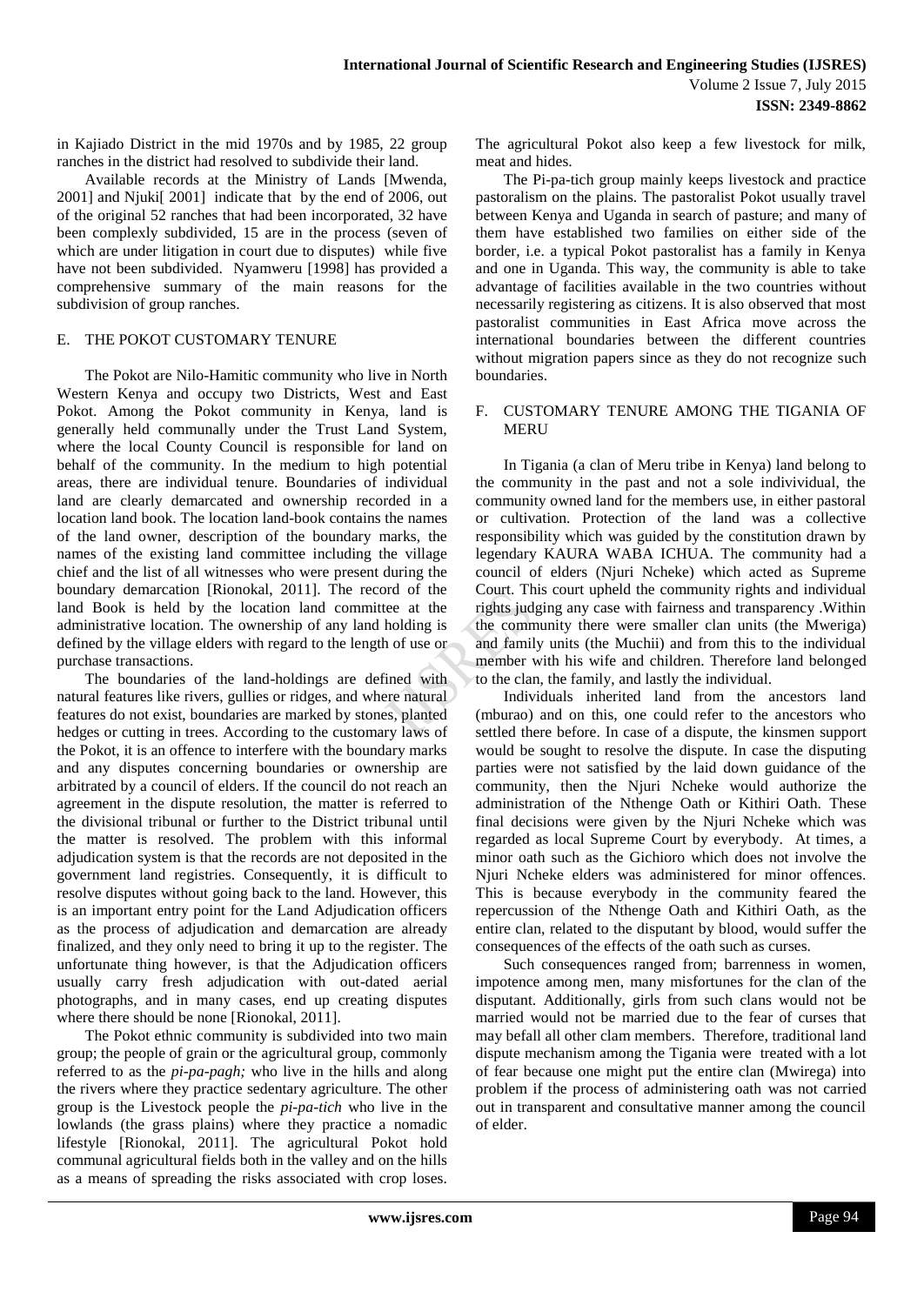# *a. THE NJURI-NCHEKE - JUDGMENT AND PUNISHMENT*

The elders forming the Njuri-Ncheke were carefully selected; one could say segregated from the rest of the tribe. In order to be elected Njuri, a candidate had to pay a heavy fee, consisting usually of a number of animals, which had to be sacrificed and eaten during a great feast. Each Njuri and this practice persists even nowadays in the Igembe region and Tigania [this was in 1974] was to have a particular mask painted on his face while performing rites or gathering for solemn solemn circumstances. The distinctive ornaments of the Njuri were the *morai* or *knotty* stick cut out of a branch of black wood (usually African blackwood or ebony); the *ncea* or *ring* of pearls on the head; the *meu* or fly whisk made from the tail of an animal (usually cow or giraffe) and the three-leg stool cut out of a single piece of wood.

Some Njuri had a special headgear made from the skin of a monkey (*guereza).* These special decorations were worn Njuri who were head of the villages, or the *agwe*, the witch doctor. They also had and a large mantle made from the skin of a ram or of a monkey. The *Tiania* (indigenous tribunal) had authority over all the Njuri and the tribe; and consisted of the most renowned Njuri members such as the *Mogwe* (the religious leader/prophet), the witch doctor, and the headman. The *Mogwe* would assemble in a particular large hut (the *nyumba ya Tiania), the* feared hut in Meru. Only very serious crimes against community were judged in the *nyumba ya Tiania; and* usually the accused person, once sentenced by *Tiania*, had to pay with his life.

Justice was administered as follows: members of the Tiania together with the accused person would enter by the main entrance of the hut. Wearing all paraphernalia and sitting on the three-leg stools, snuffing abundantly, everybody had to speak and repeat and make comments on the trial. In the middle of the centre of the elders, near the accused person, a large gourd stood, filled with sugar cane wine. But not all was not wine; a good quantity of poison was mixed with the beverage; and since the poison is heavier than wine, it would sink and settle at the bottom of the gourd.

The sentence against the supposed criminal once entered the Tiania hut was always a capital one, but had to be proved with the poison test. The first members of the Njuri elders, using a little gourd as a spoon, would take some of the wine, being careful not to touch the bottom of the container, and saying: "I drink this wine so that it may bring joy to my belly, because I am innocent". The second judge would follow and then the third, the fourth and so on up to the last. Only then would the condemned come up: to him the last judge would offer wine taking it deeply from the bottom of the gourd: "Drink of this wine, and let us see whether you also are innocent!"

The poison would act in less than a quarter of an hour. Then the poor fellow, already rigid in the spasm of the last minutes of his life, had to be pushed away from the hut by means of sticks, and thrown out through a small hole cut out in the wall of the hut, opposite to the main entrance. The hole had to be closed immediately so that the spirit would miss the way and never find the "traitor" of the tribe.

## G. THE SACRED MIJIKENDA KAYA FORESTS

The *Kayas* are forested sacred sited that dot the coastal strip of Kenya covering a total area of 5056 Ha and spanning a distance of approximately 200 Km along the Eastern Coast of Kenya. They are a representation of the formation and identity of the Mijikenda peoples of Kenya Coast. The Kayas are shrines with a powerful link to the past. They are the burial places of the elders, the symbol of the well being of a nation, the nation of the Mijikenda. The Kayas are the ceremonial ground for occasioning rain, good harvest and healing with the community; the heart and soul of a people [National Museums of Kenya, 2014]

Today the *kayas* appear as small forested hills in the midst of densely populated rural farmlands dominated by coconut and cashew stands and clusters of thatched huts. The contrast between the surrounding farm monoculture and the luxuriant indigenous forest grove's is vivid and the *kayas* stand out conspicuously, alluring and mysterious. Yet all true Kaya forests bear the clear imprint of humankind. On true *kayas* there are visible clearings in their centers and a system of deeply engraved well worn paths leading to and from these spaces. In some of the clearings there will be stands of coconut trees. From the air this repeated pattern of paths and clearings in all the *kayas* is particularly striking. In drier and less populated areas it is found on some of the few existing forested patches. The effect is that of land sculpture at its most powerful. The collective 'sculptors' are the local rural Mijikenda people and the inspiration has been their changing environment through history [Mutoro, 1987]

The Mijikenda myths of origin relate how many generations ago they came from the north, from a place known as 'Singwaya' or 'Shungwaya' which would be in present day Somalia between the Tana and Juba Rivers. Persecuted by the nomadic Galla they undertook to migrate and departed Singwaya traveling southwards into present-day Kenya in waves. In Shungwaya the Mijikenda were one people living alongside other tribes, but on their migrations south various factions broke off and settled at differing locations and also at different times. These small groups formed the ancestral cores of the nine separate entities.

On their arrival in the region, it is narrated that they chose secure sites in the continuous thick forest of that time, on hilltops and other strategic locations shown to them by forest dwellers, the *Wa Sanya*. They made clearings which they fortified with a strong stockade of poles and thorns and built their settlements or *Kaya* (homestead or village). These villages were a historical fact which was recorded by the early European travelers from the mid 1800s. In addition to natural defenses the settlements were protected by powerful magic.

The *fingo* or talisman of each group, its invincible charm procured from distant Singwaya, was and is still buried at a secret location in the Kaya. Well defined paths and gates *virya* into and out of the Kaya were also the only legitimate routes and were guarded by warriors and strong magic. Enemies or people of ill will attempting entry would mysteriously lose their way and die. It was said that the Kaya people would literally disappear in the forest when pursued. They were perfectly safe. Villagers went out during the day and returned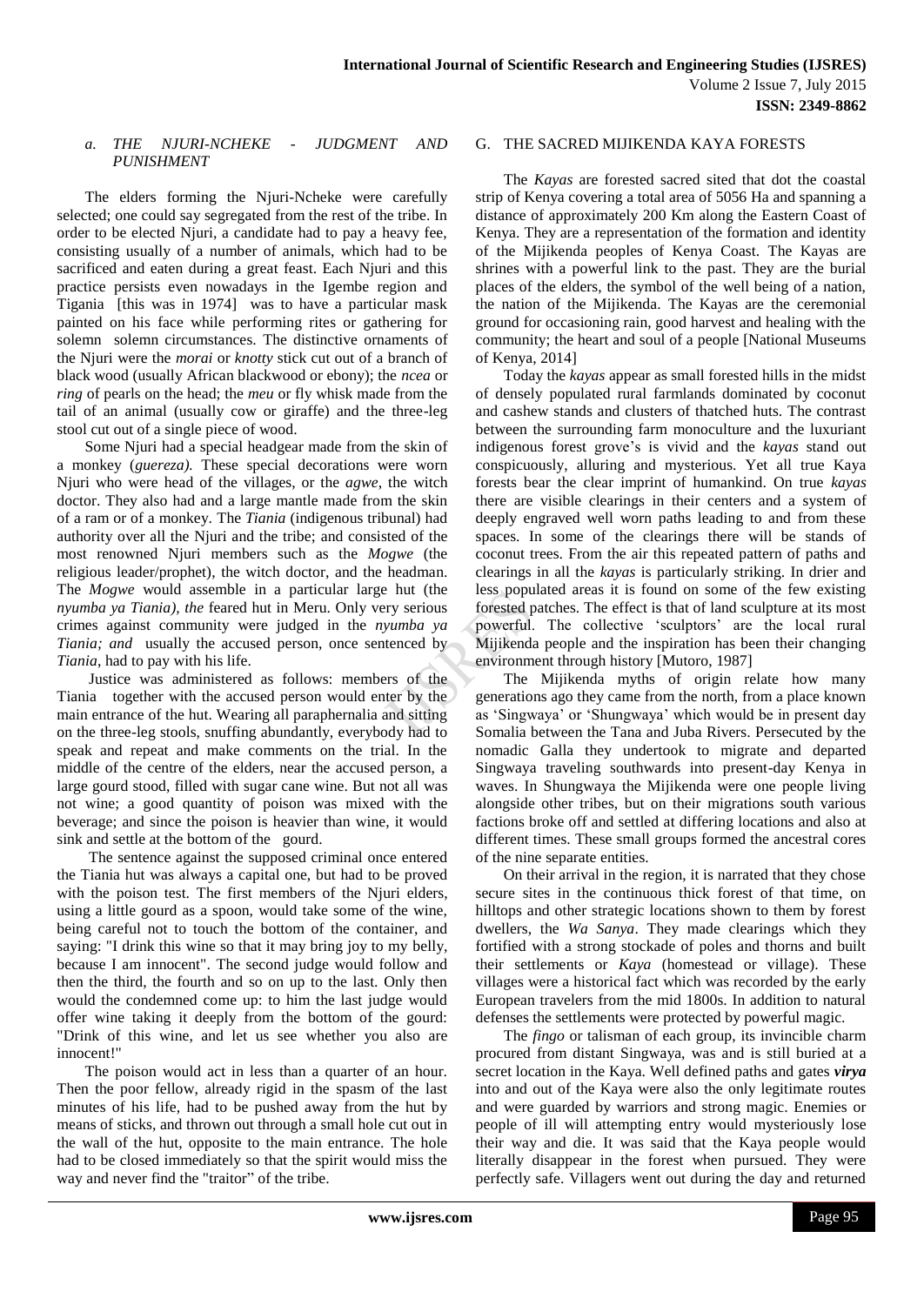at night. Meetings were held in a large booth or hut in the center of the village known as the *Moro*. All the nine Mijikenda groups recognize a 'primary' or original Kaya but a multiplicity of secondary or satellite sites exist especially for the southern Mijikenda, the Wa Digo and Wa-Nduruma [Nyamweru, 1998].

Conditions outside the *Kayas* became more secure as time went by especially in the early twentieth century and people cleared land outside the forests not just to farm but to build homes. However the *Kayas* and surrounding vegetation were preserved by the local communities and became isolated forest patches in the cultivated countryside. The Kayas became shrines due to their powerful link with the past, and were the homes of the ancestors, increasingly a ritual place where prayers were said in the event of serious threats or calamity, and places of refuge.

The inhabitants of the kayas were taken into the Kaya to be buried and their graves marked by *vigango* or carved grave posts and *koma*. A system of taboos and rituals related to the sites developed through time which is still expounded by the Kaya Elders today. It was forbidden to cut trees, saplings or any other vegetation there as they took on a spiritual value. The same protection went for unique animals and singular landforms such as caves and limestone cliffs. In each Kaya there were highly sacred sites accessible to only a select group 'the forest within a forest'. The area where the fingo is believed to be hidden is still the most holy place. Criminal and anti-social acts or behaviour; such as murder and sorcery, adultery and incest were also forbidden inside the *kaya*s.

The Kayas are still used for traditional ceremonies led by Elders to this day, typically for rain and a good harvest as well as for healing within the community. The most important rituals of the Kayas are accompanied by cleaning of the paths (*mwara)* and central clearing (*Kaya*), a symbolic 'sweeping of the home'. Thus the practical day-to-day activities carried out earlier in the historic villages have thus become ritualized and symbolic. As the village was the home for all, all members of society, men, women and the youth may visit the Kaya and participate in most ceremonies. Each clan (*mbari*) is represented at major ceremonies and builds its own ritual hut representing the dwellings of the original clan members. A common feature at all major ceremonies is the building of a miniature thatched hut *(Kadzumba ka mulungu*) in which are placed food items whose purpose is to engage and thus distract evil spirits *(Mapeho*) from interfering with proceedings [Morton, 1973].

Physical safety provided by the historic Kaya has over time taken on a more psychic significance and the Kayas today are still identified with security for the Mijikenda. They are an unspoken refuge in times of stress both for the society as well as the individual. Naturally the Kayas being such a potent symbol feature in present–day politics as well and politicians vie for the blessings of the Kaya Elders. The forests' physical survival can be said to represent the resilience and survival of the Mijikenda themselves in the modern day struggles for well being and survival. They symbolize the people's soul with all its secrets their primal identity. Makaya have remained relevant and continue to be 'home'. Magic played a key role in the protection of the

historical Kaya village and is still a reality for many rural Mijikenda today despite non-traditional religious trappings. Many a homestead will have its fingo buried in a secret place. The *chiraho* or oath (spell) represented by a coloured ribbon or other recognized symbol still protects many fields of crops and coconut trees from thieves and vandals.

The historical and the mythical dimensions of Kaya are inextricable from each other and complete knowledge about them remains elusive. The Kaya Elders will describe detailed lineages of the founding figures of the Kayas which point to a definite time of origin after the sixteenth century. On the other hand, archaeological work however suggests there has been continued or intermittent occupation between the early first and late second millennium. In other words there may have been an extended and complex process of localized development rather than the epic migrations and settlement expounded by Mijikenda mythology. The Mijikenda identity itself has been described as a political construct whose purpose was to counteract the effects of colonialism. These puzzles and controversies only serve to increase the mystery and attraction of these sites to students of history but do not diminish their value to the Mijikenda in any way.

Often the only remaining forested areas in their localities the Kayas importance for conservation of nature has been increasingly recognized. The coastal forests of Kenya are the most diverse in the country with over 50% of Kenya's rare plants. Seven out of the 20 sites with the highest conservation importance in the region in terms of plant species diversity and rarity are Kaya forests. Rare species of birds, butterflies and other life forms have been identified. The disproportionately large number of species rarity and endemism indicate that the surviving Kaya forests cover a broad range of habitat and micro-climatic conditions. Thus traditional values and beliefs of the Mijikenda have served to preserve important natural areas for posterity.

The Kayas are an outstanding and unique African example of how the collective attitudes and beliefs of a rural society have shaped or sculpted a landscape over time in response to prevailing needs. In effect they can be said to be the product of a collective conscious and unconscious act of creation of a people. They are also a highly aesthetic symbol of the interrelation of man and nature, a rich blend of natural and cultural values. Prominent on hills and other strategic sites, they reflect evolving human priorities. They remain relevant to the Mijikenda and in changing ways will continue to do so in the future. Their origins and development are totally original and authentic. Without the attendant associations and values the Kaya is just a forest like any other but with them it is transformed. In the African context the spiritual or psychic dimensions are as important as the material, physical and natural. All the elements are essential and mutually reinforcing.

The *kayas* have survived the onslaught of the twentieth century. Increased populations and corresponding needs for farmland and wood products as well as the development of urban centers and tourist resorts have posed many challenges to many Kaya forests. Adoptions of new religions have posed threats in terms of loosening the hold of traditional rules and conventions surrounding the Kayas. However the resistant